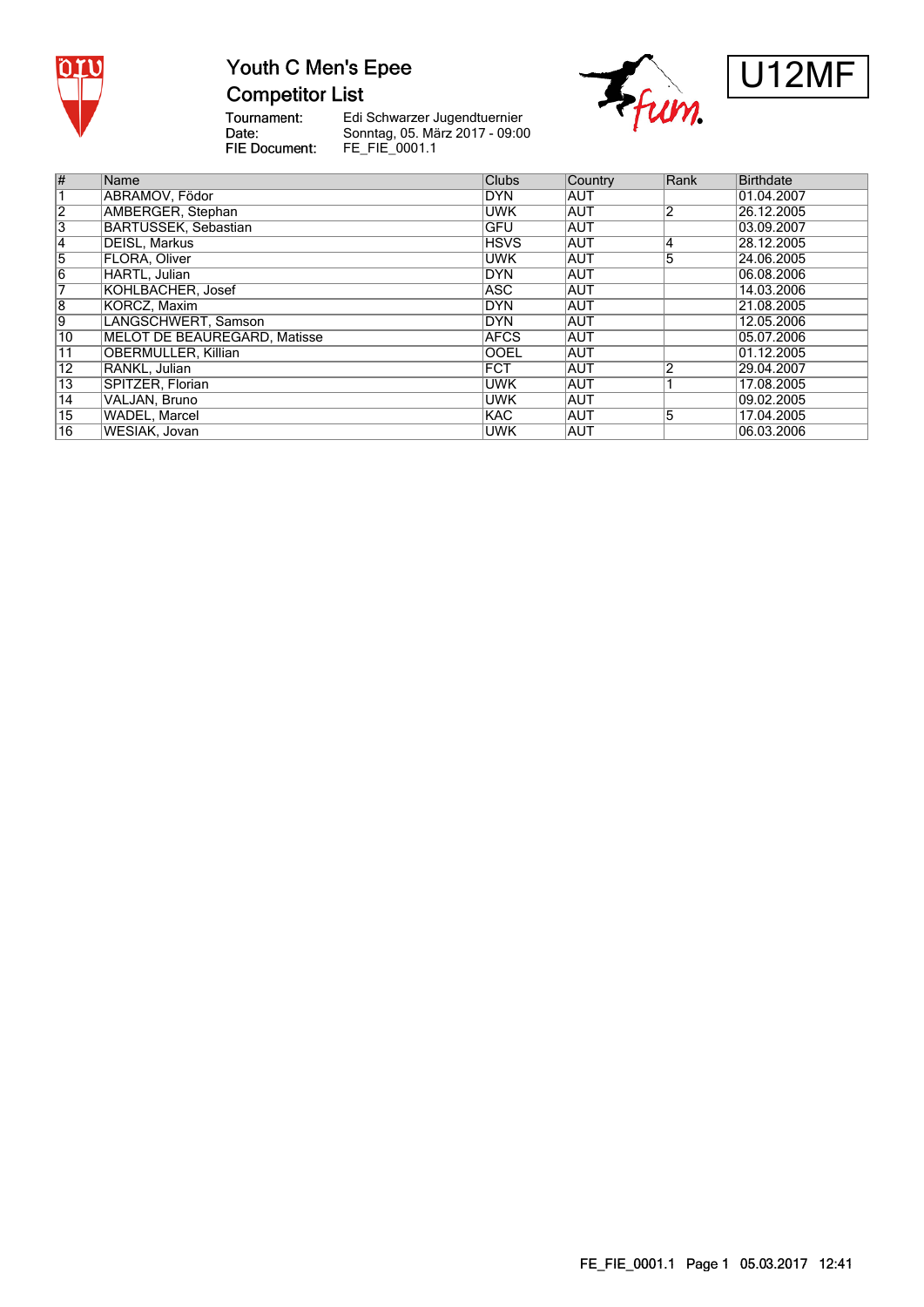| Edi Schwarzer Jugendtuernier |                                                                                                                           |  |  |  |  |  |  |  |  |  |  |  |
|------------------------------|---------------------------------------------------------------------------------------------------------------------------|--|--|--|--|--|--|--|--|--|--|--|
|                              | Mödling                                                                                                                   |  |  |  |  |  |  |  |  |  |  |  |
| Sonntag, 05. März 2017       |                                                                                                                           |  |  |  |  |  |  |  |  |  |  |  |
| Youth C Men's Epee           |                                                                                                                           |  |  |  |  |  |  |  |  |  |  |  |
|                              | Total # of competitors: 16<br>Total # of pools: 4                                                                         |  |  |  |  |  |  |  |  |  |  |  |
| Round 1                      | 4 pools of 4<br>All competitors (100%) promoted to the next round                                                         |  |  |  |  |  |  |  |  |  |  |  |
| Round 2                      | 4 pools of 4<br>All competitors (100%) promoted to the next round<br>Use the combined pool results to seed the next round |  |  |  |  |  |  |  |  |  |  |  |
| Round 3                      | Incomplete DE table of 16 fenced through the finals, no fence-off for third                                               |  |  |  |  |  |  |  |  |  |  |  |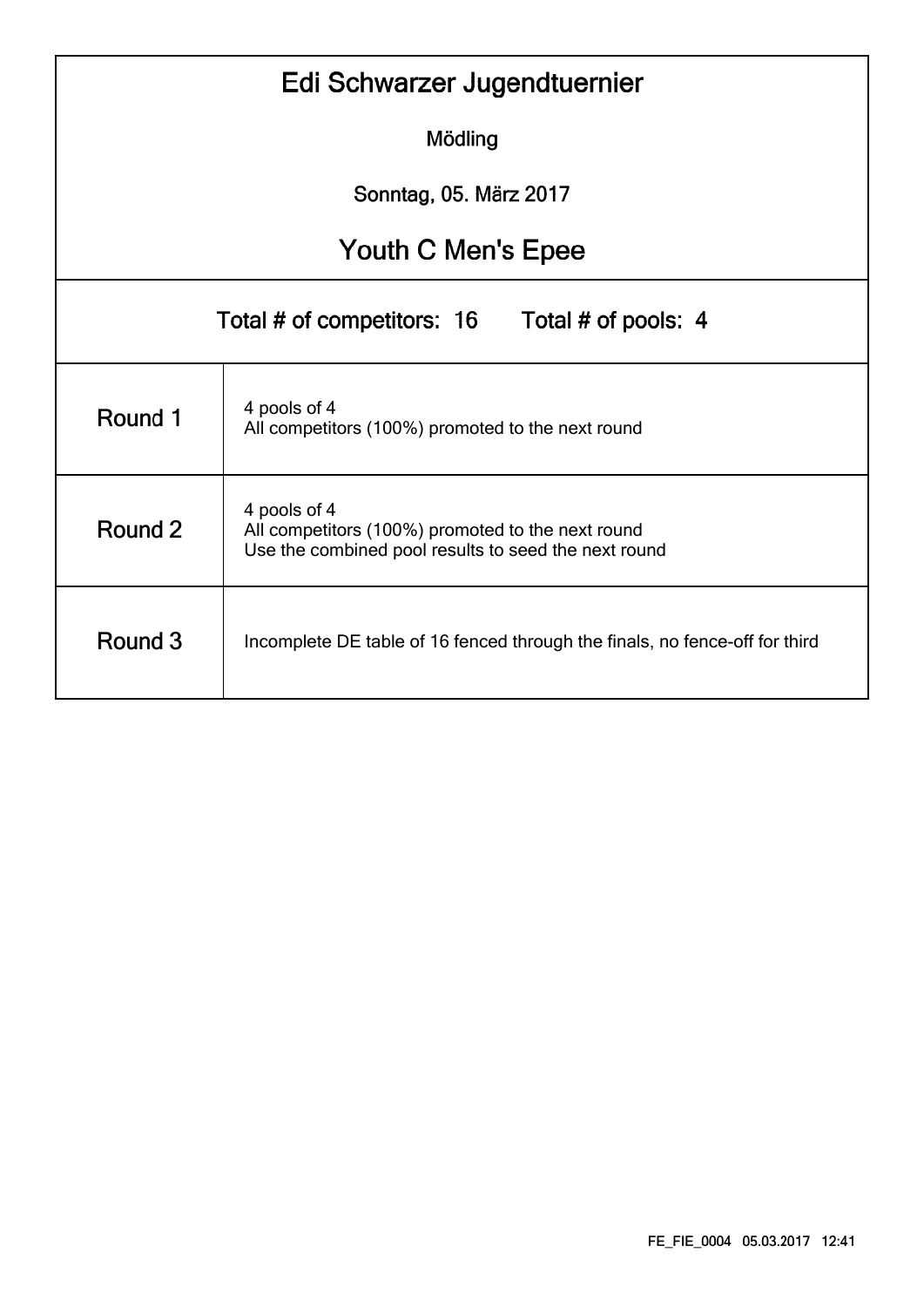

# Youth C Men's Epee

#### Seeding for Round #1 - Pool

Tournament:<br>Date: FIE Document:





| Seed            | Name                         | Club        | Country    | Rank           | Notes |
|-----------------|------------------------------|-------------|------------|----------------|-------|
|                 | SPITZER, Florian             | <b>UWK</b>  | <b>AUT</b> |                |       |
| $\overline{2}$  | RANKL, Julian                | <b>FCT</b>  | <b>AUT</b> | 2              |       |
| $\overline{3}$  | <b>AMBERGER, Stephan</b>     | <b>UWK</b>  | <b>AUT</b> | $\overline{2}$ |       |
| 14              | DEISL, Markus                | <b>HSVS</b> | <b>AUT</b> | 14             |       |
| 5               | FLORA, Oliver                | <b>UWK</b>  | <b>AUT</b> | 5              |       |
| $\overline{6}$  | <b>WADEL, Marcel</b>         | <b>KAC</b>  | <b>AUT</b> | 5              |       |
| 7               | VALJAN, Bruno                | <b>UWK</b>  | <b>AUT</b> |                |       |
| $\overline{8}$  | LANGSCHWERT, Samson          | <b>DYN</b>  | <b>AUT</b> |                |       |
| 9               | BARTUSSEK, Sebastian         | <b>GFU</b>  | <b>AUT</b> |                |       |
| 10              | HARTL, Julian                | DYN         | <b>AUT</b> |                |       |
| 11              | KOHLBACHER, Josef            | ASC.        | <b>AUT</b> |                |       |
| 12              | MELOT DE BEAUREGARD. Matisse | <b>AFCS</b> | <b>AUT</b> |                |       |
| $\overline{13}$ | ABRAMOV, Födor               | <b>DYN</b>  | <b>AUT</b> |                |       |
| 14              | <b>OBERMÜLLER, Killian</b>   | <b>OOEL</b> | <b>AUT</b> |                |       |
| $\overline{15}$ | WESIAK, Jovan                | <b>UWK</b>  | <b>AUT</b> |                |       |
| $\overline{16}$ | KORCZ, Maxim                 | DYN         | <b>AUT</b> |                |       |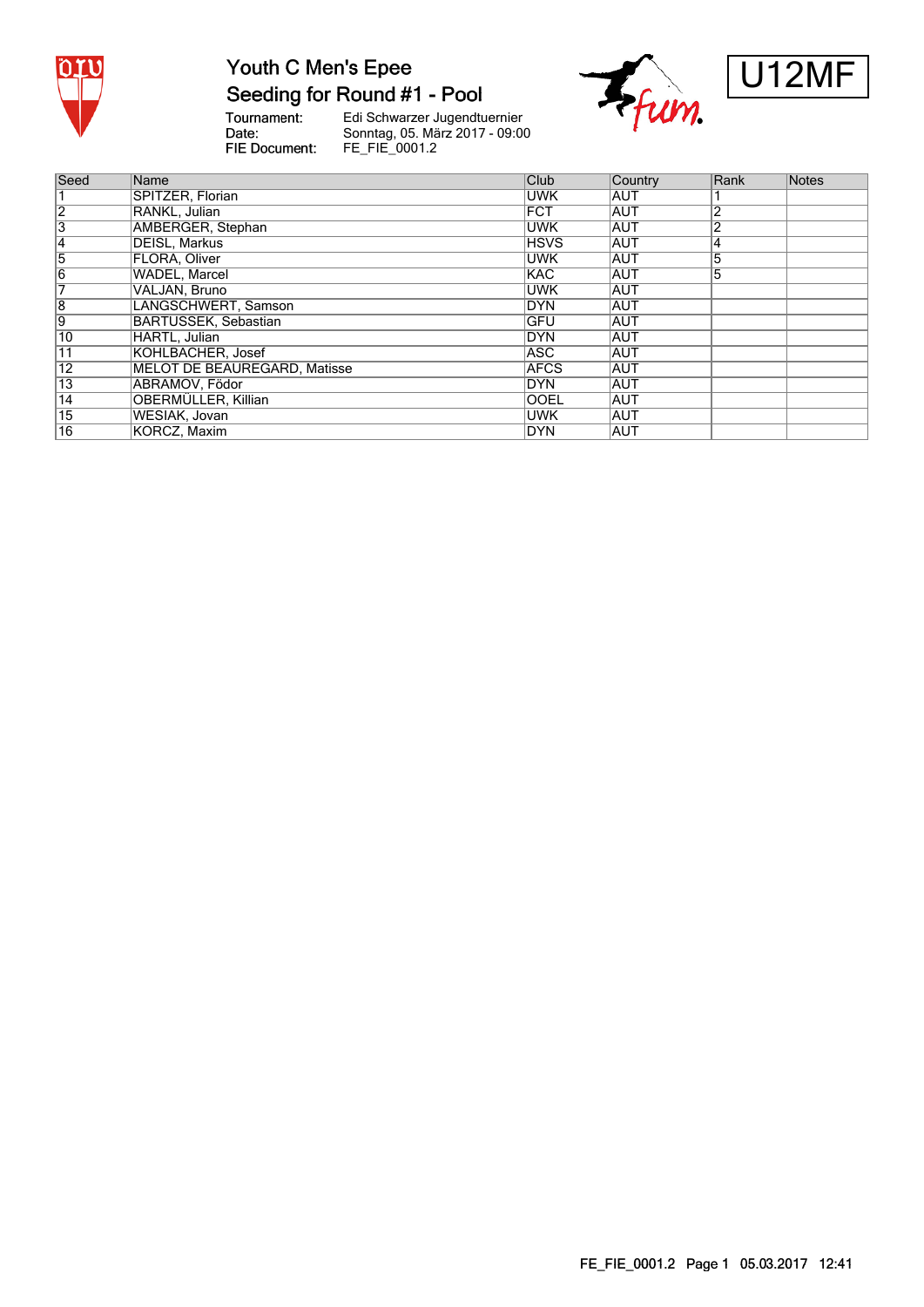

#### Youth C Men's Epee **Pool Results**





Tournament: Date: FIE Document:

|                  |                             | Referee(s):<br>BRESSLAUER, Tobias (FUM / AUT)<br>SCHMIDL, Rosa (OELFO / AUT) |   |    |                |                |                |   |      |    |    |                 |
|------------------|-----------------------------|------------------------------------------------------------------------------|---|----|----------------|----------------|----------------|---|------|----|----|-----------------|
| Name             |                             | <b>Affiliation</b>                                                           | # |    |                | 3              | 4              | v |      |    |    | V/M TS TR $Ind$ |
|                  | LANGSCHWERT, Samson         | DYN / AUT                                                                    |   |    | D <sub>3</sub> | V4             | D1             |   | 0,33 | 8  | 9  | -1              |
|                  | <b>BARTUSSEK, Sebastian</b> | GFU / AUT                                                                    |   | V4 |                | D <sub>3</sub> | D1             |   | 0,33 | 8  |    | -3              |
|                  | OBERMÜLLER, Killian         | OOEL / AUT                                                                   | 3 | D1 | V4             |                | D <sub>3</sub> |   | 0,33 | 8  | 11 | -3              |
| SPITZER, Florian |                             | UWK / AUT                                                                    |   | V4 | V4             | V4             |                | 3 | 1,00 | 12 | 5  |                 |

|               | Referee(s):<br>LORENZ, Therese (FULL / AUT) |                | LANG, Barbara (ASC / AUT) |    |                |                |   |      |    |    |                 |
|---------------|---------------------------------------------|----------------|---------------------------|----|----------------|----------------|---|------|----|----|-----------------|
| Name          | <b>Affiliation</b>                          | #              |                           | 2  | 3              | 4              | v |      |    |    | V/M TS TR $Ind$ |
| WESIAK, Jovan | UWK / AUT                                   |                |                           | D1 | D <sub>2</sub> | V4             |   | 0,33 |    | 11 | -4              |
| HARTL, Julian | DYN / AUT                                   | $\overline{2}$ | V4                        |    | D1             | V <sub>4</sub> | 2 | 0.67 | 9  | 6  | З               |
| RANKL, Julian | FCT / AUT                                   | 3              | V4                        | V4 |                | V <sub>4</sub> | 3 | 1,00 | 12 | 4  | 8               |
| VALJAN, Bruno | UWK / AUT                                   |                | D <sub>3</sub>            | D1 | D1             |                | 0 | 0,00 | 5  | 12 |                 |

| 3             |                   | Referee(s):<br>HAULEITNER, Bernhard (FUK / AUT) |   | BERGMANN, Paul (FCT / AUT) |    |    |    |   |               |    |   |      |
|---------------|-------------------|-------------------------------------------------|---|----------------------------|----|----|----|---|---------------|----|---|------|
| Name          |                   | <b>Affiliation</b>                              | # |                            | 2  | 3  | 4  | v | V/M TS TR Ind |    |   |      |
| WADEL, Marcel |                   | KAC / AUT                                       |   |                            | V4 | V4 | V4 | 3 | 1,00          | 12 |   | 11   |
|               | AMBERGER, Stephan | UWK / AUT                                       |   | D1                         |    | D1 | V4 |   | 0,33          | 6  | 8 | $-2$ |
|               | KOHLBACHER, Josef | ASC / AUT                                       | 3 | D0                         | V3 |    | D1 |   | 0,33          | 4  | 9 | -5   |
| KORCZ, Maxim  |                   | DYN / AUT                                       |   | D0                         | D1 | V4 |    |   | 0,33          | 5  | 9 | -4   |

|                |                              | Referee(s):<br>SCHOTT, Johanna (OELFO / AUT) |                | LACH, Werner (UWK / AUT) |                |                |                |                |      |    |    |               |
|----------------|------------------------------|----------------------------------------------|----------------|--------------------------|----------------|----------------|----------------|----------------|------|----|----|---------------|
| Name           |                              | <b>Affiliation</b>                           | #              |                          | $\overline{2}$ | 3              | 4              | v              |      |    |    | V/M TS TR Ind |
|                | MELOT DE BEAUREGARD, Matisse | AFCS / AUT                                   |                |                          | V <sub>4</sub> | D <sub>2</sub> | V <sub>4</sub> | $\overline{2}$ | 0,67 | 10 | 7  | 3             |
| DEISL, Markus  |                              | HSVS / AUT                                   | $\overline{2}$ | D <sub>2</sub>           |                | V3             | V <sub>4</sub> | $\overline{2}$ | 0,67 | 9  | 7  | 2             |
| FLORA, Oliver  |                              | UWK / AUT                                    | 3              | V4                       | D1             |                | V <sub>4</sub> | $\overline{2}$ | 0,67 | 9  | 5  |               |
| ABRAMOV, Födor |                              | DYN / AUT                                    |                | D1                       | D <sub>2</sub> | D <sub>0</sub> |                | 0              | 0,00 | 3  | 12 | -9            |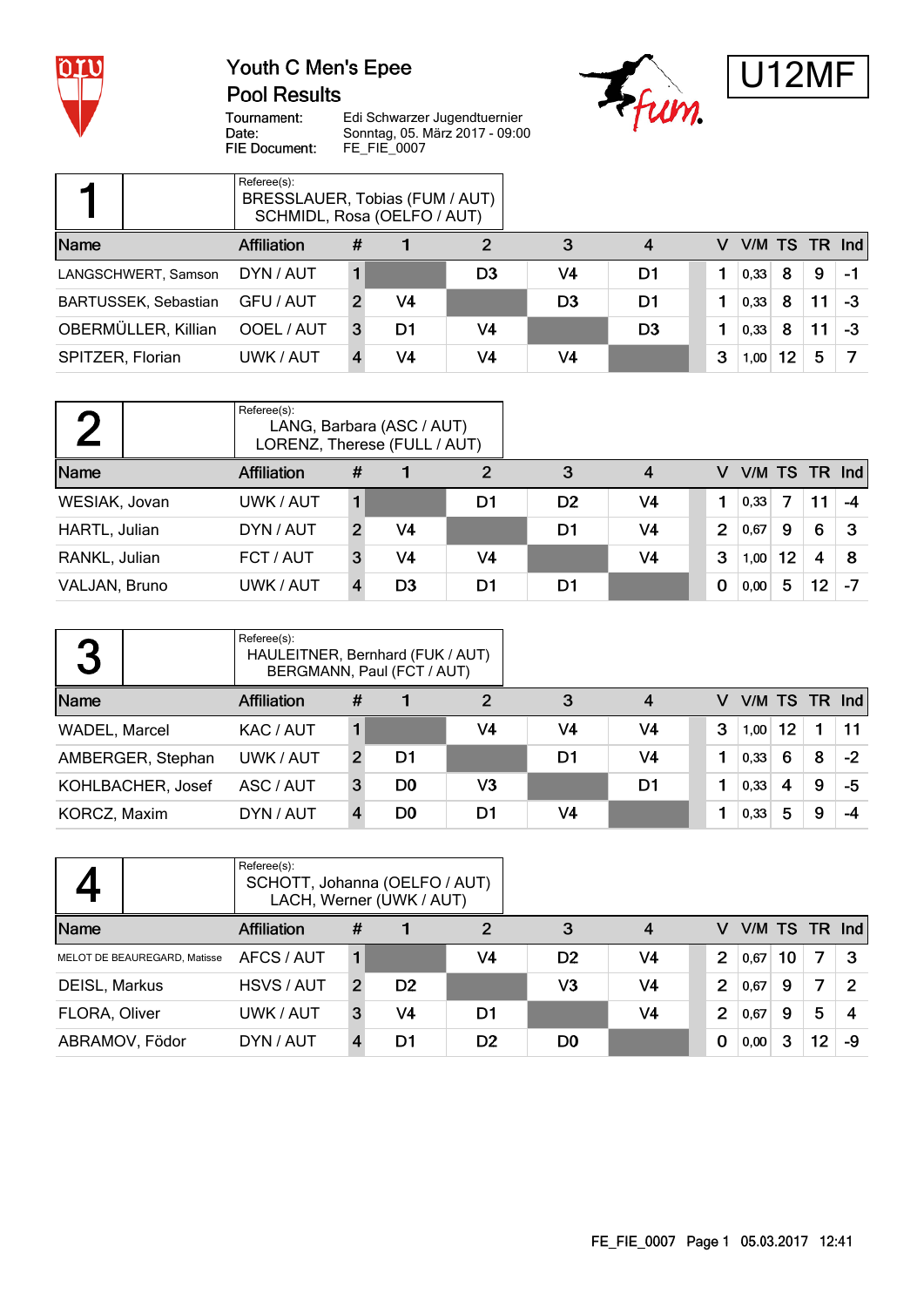

#### Youth C Men's Epee Seeding for Round #2 - Pool

Tournament:<br>Date: FIE Document:





| Seed            | Name                         | Club        | Country    | IV             | V/M            | <b>TS</b>      | TR              | lInd            | Notes           |
|-----------------|------------------------------|-------------|------------|----------------|----------------|----------------|-----------------|-----------------|-----------------|
|                 | WADEL, Marcel                | <b>KAC</b>  | <b>AUT</b> | 3              | 1,00           | 12             |                 | +11             | Advanced        |
| 2               | RANKL, Julian                | <b>FCT</b>  | <b>AUT</b> | 3              | 1,00           | 12             | 14              | +8              | Advanced        |
| $\overline{3}$  | SPITZER, Florian             | <b>UWK</b>  | <b>AUT</b> | 3              | 1,00           | 12             | 5               | $+7$            | Advanced        |
| 14              | <b>FLORA. Oliver</b>         | <b>UWK</b>  | <b>AUT</b> | $\overline{2}$ | 0,67           | 9              | 5               | +4              | Advanced        |
| 5               | MELOT DE BEAUREGARD, Matisse | <b>AFCS</b> | <b>AUT</b> | $\overline{2}$ | 0.67           | 10             |                 | $+3$            | Advanced        |
| $\overline{6}$  | HARTL, Julian                | <b>DYN</b>  | <b>AUT</b> | 2              | 0,67           | Ι9             | 6               | +3              | Advanced        |
|                 | DEISL, Markus                | <b>HSVS</b> | <b>AUT</b> | 2              | 0,67           | 19             |                 | $+2$            | Advanced        |
| 8               | LANGSCHWERT, Samson          | <b>DYN</b>  | <b>AUT</b> |                | 0,33           | $\overline{8}$ | g               | -1              | Advanced        |
| 9               | AMBERGER, Stephan            | <b>UWK</b>  | <b>AUT</b> |                | 0,33           | $\overline{6}$ | $\overline{8}$  | $\overline{-2}$ | Advanced        |
| 10T             | OBERMÜLLER, Killian          | <b>OOEL</b> | <b>AUT</b> |                | 0,33           | 8              | $\overline{11}$ | -3              | Advanced        |
| 10T             | <b>BARTUSSEK, Sebastian</b>  | GFU         | <b>AUT</b> |                | $ 0.33\rangle$ | 8              | 11              | -3              | Advanced        |
| $\overline{12}$ | WESIAK, Jovan                | <b>UWK</b>  | IAUT       |                | 0,33           |                | 11              | $ -4$           | Advanced        |
| $\overline{13}$ | KORCZ, Maxim                 | <b>DYN</b>  | <b>AUT</b> |                | 0,33           | 5              | 19              | $-4$            | Advanced        |
| 14              | KOHLBACHER, Josef            | ASC         | <b>AUT</b> |                | 0.33           | 14             | g               | $-5$            | Advanced        |
| $\overline{15}$ | VALJAN, Bruno                | <b>UWK</b>  | <b>AUT</b> | 10             | 0.00           | 5              | $\overline{12}$ | -7              | Advanced        |
| $\overline{16}$ | ABRAMOV. Födor               | <b>DYN</b>  | <b>AUT</b> | 0              | 0.00           |                | 12              | -9              | <b>Advanced</b> |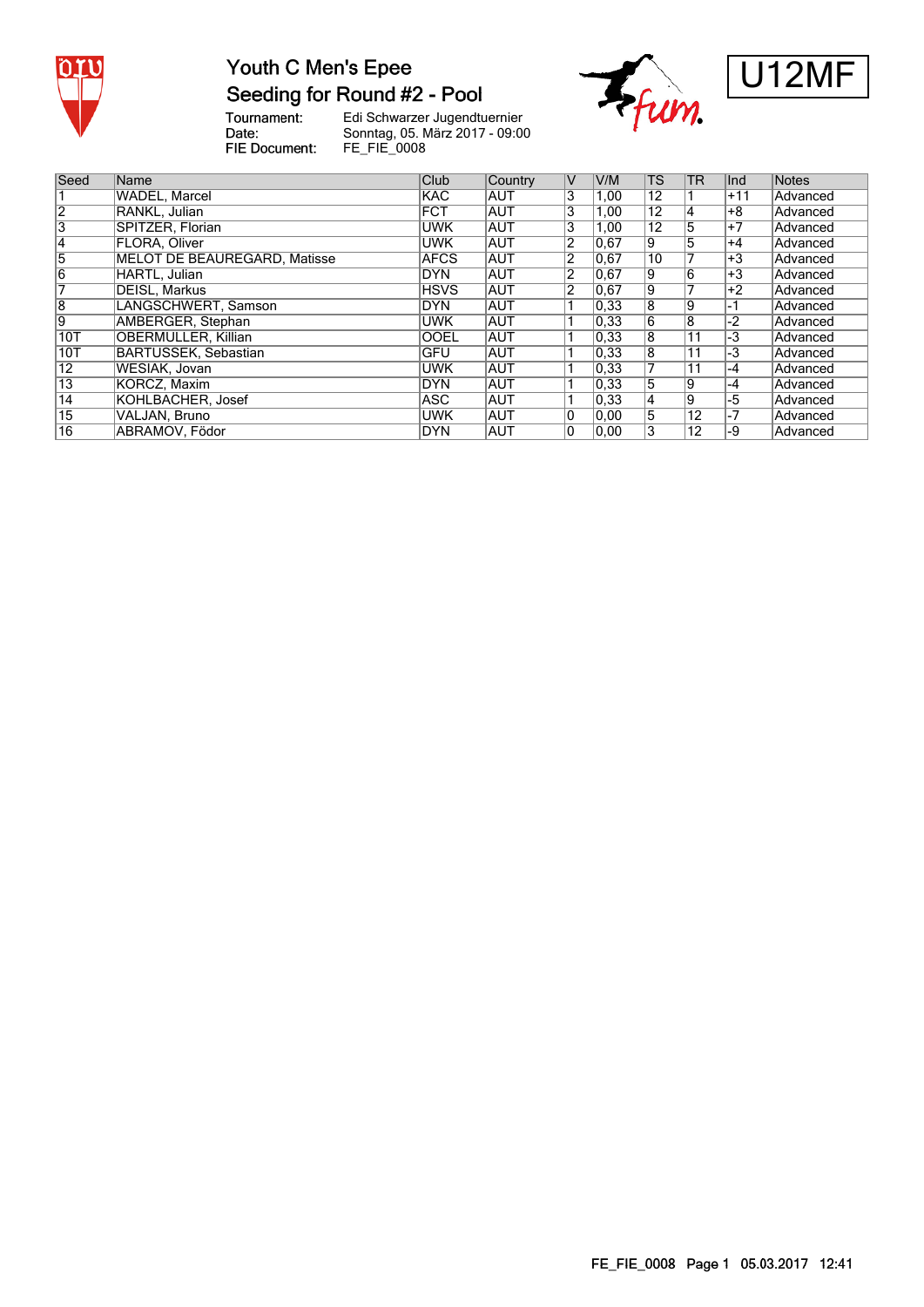

#### Youth C Men's Epee **Pool Results**





Tournament: Date: FIE Document:

Edi Schwarzer Jugendtuernier Sonntag, 05. März 2017 - 09:00 FE\_FIE\_0007

|               | Strip 1             | Referee(s):<br>FELSBERGER, Tobias (FCT / AUT) |               |                          |                |                |                |   |               |    |                 |    |
|---------------|---------------------|-----------------------------------------------|---------------|--------------------------|----------------|----------------|----------------|---|---------------|----|-----------------|----|
|               | 10:10               |                                               |               | BRIGOLA, Peter (1 / AUT) |                |                |                |   |               |    |                 |    |
| Name          |                     | <b>Affiliation</b>                            | #             |                          | 2              | 3              | 4              | v | V/M TS TR Ind |    |                 |    |
| WADEL, Marcel |                     | KAC / AUT                                     |               |                          | V4             | V4             | V <sub>4</sub> | 3 | 1,00          | 12 | 6               | 6  |
|               | LANGSCHWERT, Samson | DYN / AUT                                     | $\mathcal{P}$ | D0                       |                | D1             | V <sub>4</sub> |   | 0,33          | 5  | 10              | -5 |
|               | AMBERGER, Stephan   | UWK / AUT                                     | 3             | D <sub>3</sub>           | V4             |                | V <sub>4</sub> | 2 | 0.67          | 11 | 7               |    |
|               | OBERMÜLLER, Killian | OOEL / AUT                                    |               | D <sub>3</sub>           | D <sub>2</sub> | D <sub>2</sub> |                | 0 | 0,00          |    | 12 <sup>°</sup> | -5 |

|               | Strip 2<br>10:10 | Referee(s):<br>SCHOTT, Johanna (OELFO / AUT) |               | LANG, Barbara (ASC / AUT) |    |                |                |                |      |    |   |                 |
|---------------|------------------|----------------------------------------------|---------------|---------------------------|----|----------------|----------------|----------------|------|----|---|-----------------|
| Name          |                  | <b>Affiliation</b>                           | #             |                           | 2  | 3              | 4              | v              |      |    |   | $V/M$ TS TR Ind |
| VALJAN, Bruno |                  | UWK / AUT                                    |               |                           | D0 | D1             | D1             | $\Omega$       | 0,00 | 2  | 9 | $-7$            |
| DEISL, Markus |                  | HSVS / AUT                                   | $\mathcal{P}$ | V <sub>4</sub>            |    | D <sub>0</sub> | V <sub>4</sub> | $\overline{2}$ | 0,67 | 8  | 5 | З               |
| RANKL, Julian |                  | FCT / AUT                                    | 3             | V4                        | V4 |                | V <sub>4</sub> | 3              | 1,00 | 12 | 3 | 9               |
|               | ABRAMOV, Födor   | DYN / AUT                                    |               | V1                        | D1 | D <sub>2</sub> |                |                | 0,33 | 4  | 9 | -5              |

| 3                | Strip 3<br>10:10            | Referee(s):        | BERGMANN, Paul (FCT / AUT)<br>TANZMEISTER, Alois (ASC / AUT) |                |                |                |                |   |               |    |                 |      |
|------------------|-----------------------------|--------------------|--------------------------------------------------------------|----------------|----------------|----------------|----------------|---|---------------|----|-----------------|------|
| Name             |                             | <b>Affiliation</b> | #                                                            |                | 2              | 3              | 4              | v | V/M TS TR Ind |    |                 |      |
|                  |                             |                    |                                                              |                |                |                |                |   |               |    |                 |      |
|                  | <b>BARTUSSEK, Sebastian</b> | GFU / AUT          |                                                              |                | V4             | D <sub>2</sub> | D1             |   | 0.33          | 7  | 10              | -3   |
| HARTL, Julian    |                             | DYN / AUT          | 2                                                            | D <sub>2</sub> |                | V <sub>4</sub> | D <sub>2</sub> |   | 0,33          | 8  | 10 <sub>1</sub> | $-2$ |
|                  | KOHLBACHER, Josef           | ASC / AUT          | 3                                                            | V4             | D <sub>2</sub> |                | D <sub>2</sub> |   | 0,33          | 8  | 10 <sup>°</sup> | $-2$ |
| SPITZER, Florian |                             | UWK / AUT          |                                                              | V4             | V4             | V4             |                | 3 | 1,00          | 12 | 5               |      |

|               | Strip 4                      | Referee(s):<br>LORENZ, Therese (FULL / AUT) |   |                |    |                |                |          |      |    |                 |               |
|---------------|------------------------------|---------------------------------------------|---|----------------|----|----------------|----------------|----------|------|----|-----------------|---------------|
|               | 10:10                        | SCHMIDL, Rosa (OELFO / AUT)                 |   |                |    |                |                |          |      |    |                 |               |
| Name          |                              | <b>Affiliation</b>                          | # |                | 2  | 3              | 4              | v        |      |    |                 | V/M TS TR Ind |
| FLORA, Oliver |                              | UWK / AUT                                   |   |                | V4 | V4             | V4             | 3        | 1,00 | 12 | 7               | 5             |
| KORCZ, Maxim  |                              | DYN / AUT                                   | 2 | D1             |    | D <sub>0</sub> | D0             | $\bf{0}$ | 0,00 |    | 12 <sup>°</sup> | $-11$         |
|               | MELOT DE BEAUREGARD. Matisse | AFCS / AUT                                  | 3 | D <sub>3</sub> | V4 |                | V <sub>4</sub> | 2        | 0,67 |    | 4               |               |
| WESIAK, Jovan |                              | UWK / AUT                                   |   | D <sub>3</sub> | V4 | D <sub>0</sub> |                |          | 0,33 |    | 8               | -1            |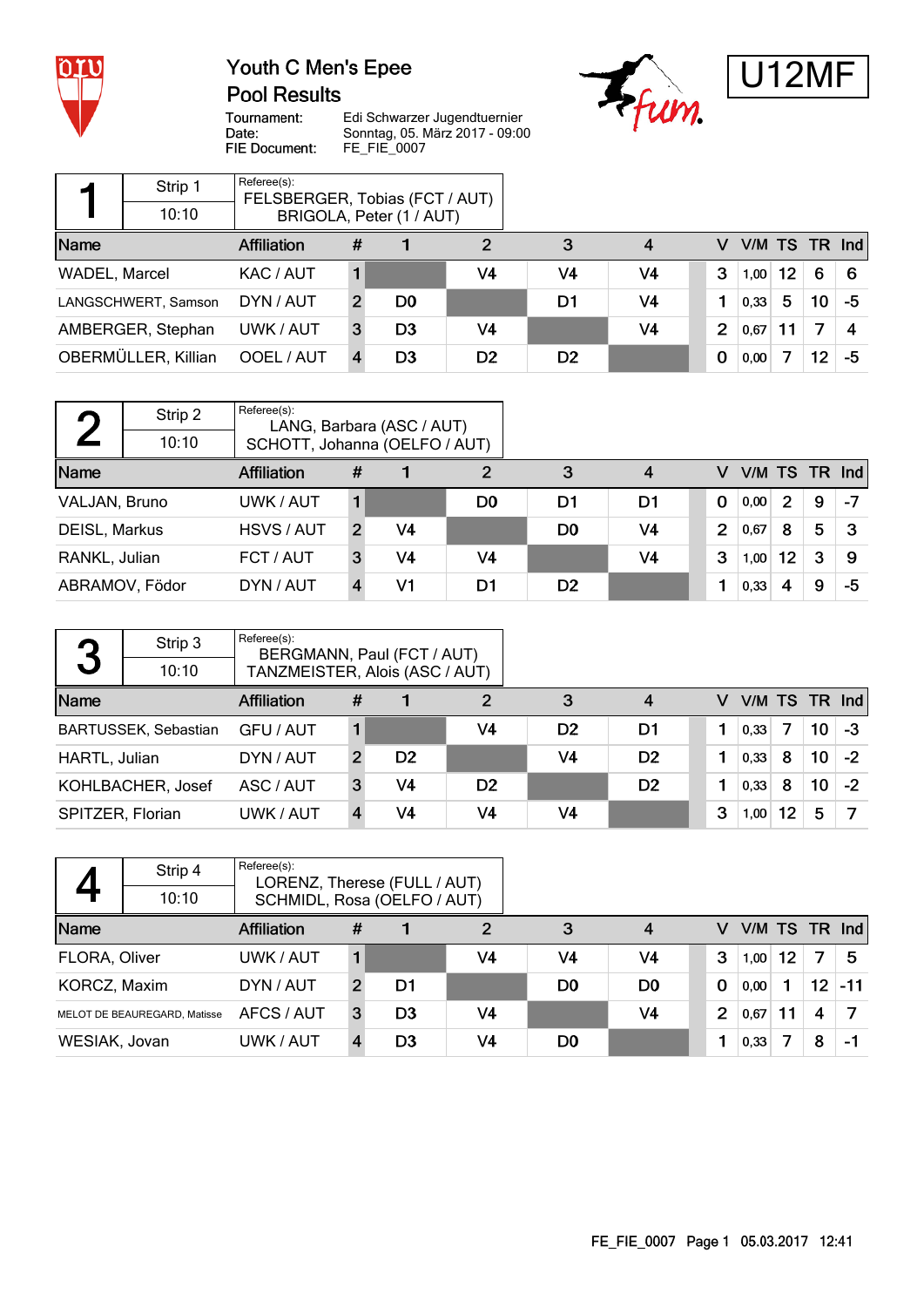

### Youth C Men's Epee Seeding for Round #3 - DE

Tournament:<br>Date: FIE Document:





| Seed            | <b>Name</b>                  | <b>Club</b> | Country    | IV             | V/M  | TS              | TR              | lInd  | Notes    |
|-----------------|------------------------------|-------------|------------|----------------|------|-----------------|-----------------|-------|----------|
| 1T              | RANKL, Julian                | <b>FCT</b>  | <b>AUT</b> | 6              | 1,00 | 24              |                 | $+17$ | Advanced |
| 1T              | <b>WADEL, Marcel</b>         | <b>KAC</b>  | <b>AUT</b> | 6              | 1,00 | $\overline{24}$ |                 | $+17$ | Advanced |
| 3               | SPITZER, Florian             | <b>UWK</b>  | <b>AUT</b> | 6              | 1,00 | 24              | 10              | $+14$ | Advanced |
| 14              | <b>FLORA. Oliver</b>         | <b>UWK</b>  | <b>AUT</b> | 5              | 0.83 | $\overline{21}$ | 12              | +9    | Advanced |
| 5               | MELOT DE BEAUREGARD, Matisse | <b>AFCS</b> | <b>AUT</b> | 14             | 0,67 | $\overline{21}$ | 11              | $+10$ | Advanced |
| 6               | <b>DEISL, Markus</b>         | <b>HSVS</b> | <b>AUT</b> | 14             | 0,67 | 17              | 12              | $+5$  | Advanced |
|                 | AMBERGER, Stephan            | <b>UWK</b>  | <b>AUT</b> | 3              | 0,50 | $\overline{17}$ | 15              | $+2$  | Advanced |
| 8               | HARTL, Julian                | <b>DYN</b>  | <b>AUT</b> | 3              | 0,50 | $\overline{17}$ | 16              | $+1$  | Advanced |
| 9               | WESIAK, Jovan                | <b>UWK</b>  | <b>AUT</b> | $\overline{2}$ | 0,33 | 14              | 19              | -5    | Advanced |
| 10              | <b>BARTUSSEK, Sebastian</b>  | <b>IGFU</b> | <b>AUT</b> | $\overline{2}$ | 0,33 | $\overline{15}$ | $\overline{21}$ | -6    | Advanced |
| $11$            | LANGSCHWERT, Samson          | DYN         | <b>AUT</b> | $\overline{2}$ | 0,33 | 13              | 19              | -6    | Advanced |
| $\overline{12}$ | KOHLBACHER, Josef            | <b>ASC</b>  | ∣AUT       | $\overline{2}$ | 0,33 | 12              | 19              | -7    | Advanced |
| $\overline{13}$ | <b>OBERMÜLLER, Killian</b>   | <b>OOEL</b> | <b>AUT</b> |                | 0,17 | 15              | 23              | -8    | Advanced |
| 14              | ABRAMOV. Födor               | <b>DYN</b>  | <b>AUT</b> |                | 0,17 |                 | $\overline{21}$ | $-14$ | Advanced |
| $\overline{15}$ | KORCZ, Maxim                 | DYN         | <b>AUT</b> |                | 0,17 | 16              | 21              | $-15$ | Advanced |
| $\overline{16}$ | VALJAN. Bruno                | <b>UWK</b>  | <b>AUT</b> | 0              | 0.00 |                 | $\overline{21}$ | $-14$ | Advanced |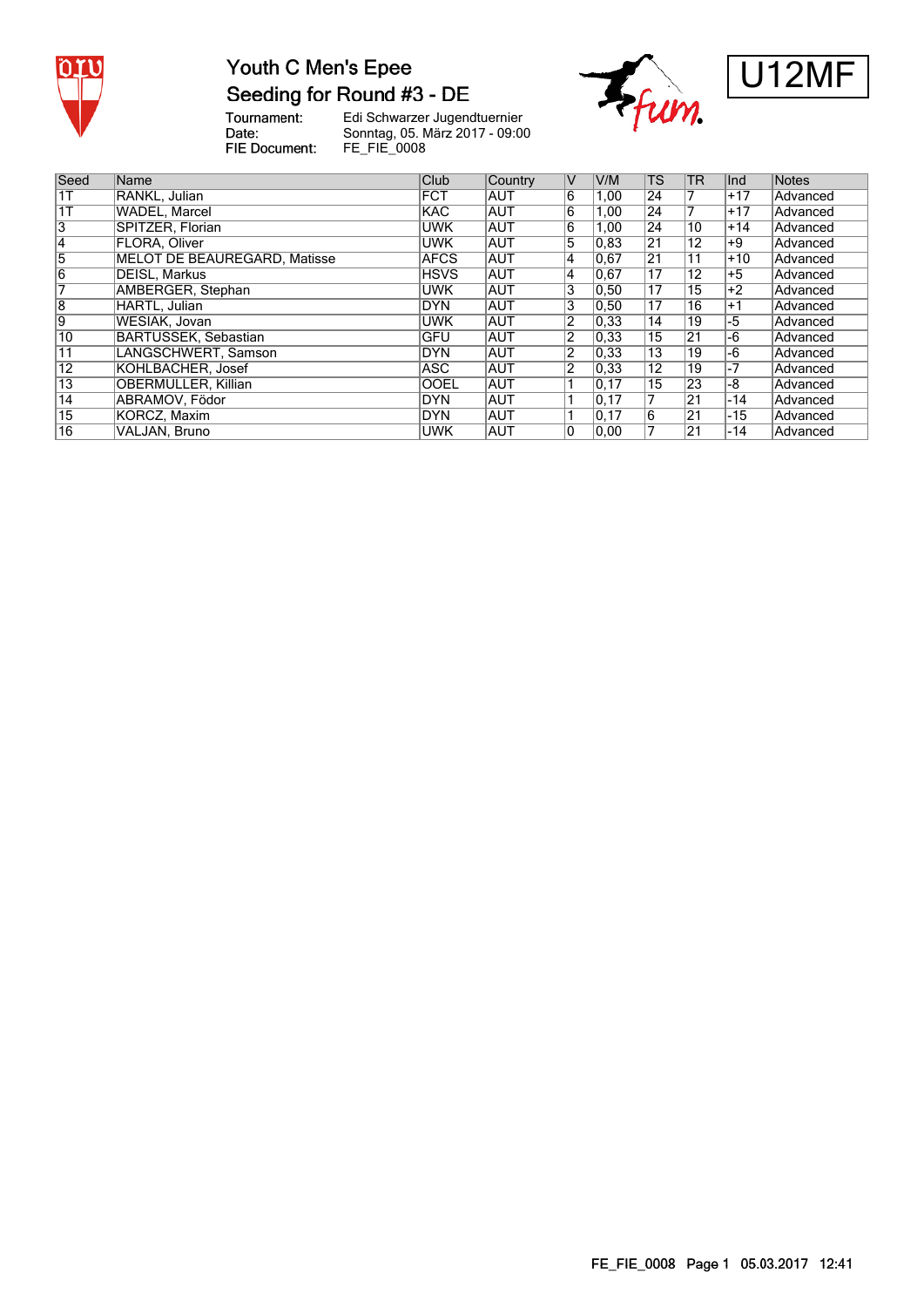#### Youth C Men's Epee - Round #3 - DE (Table of 16)

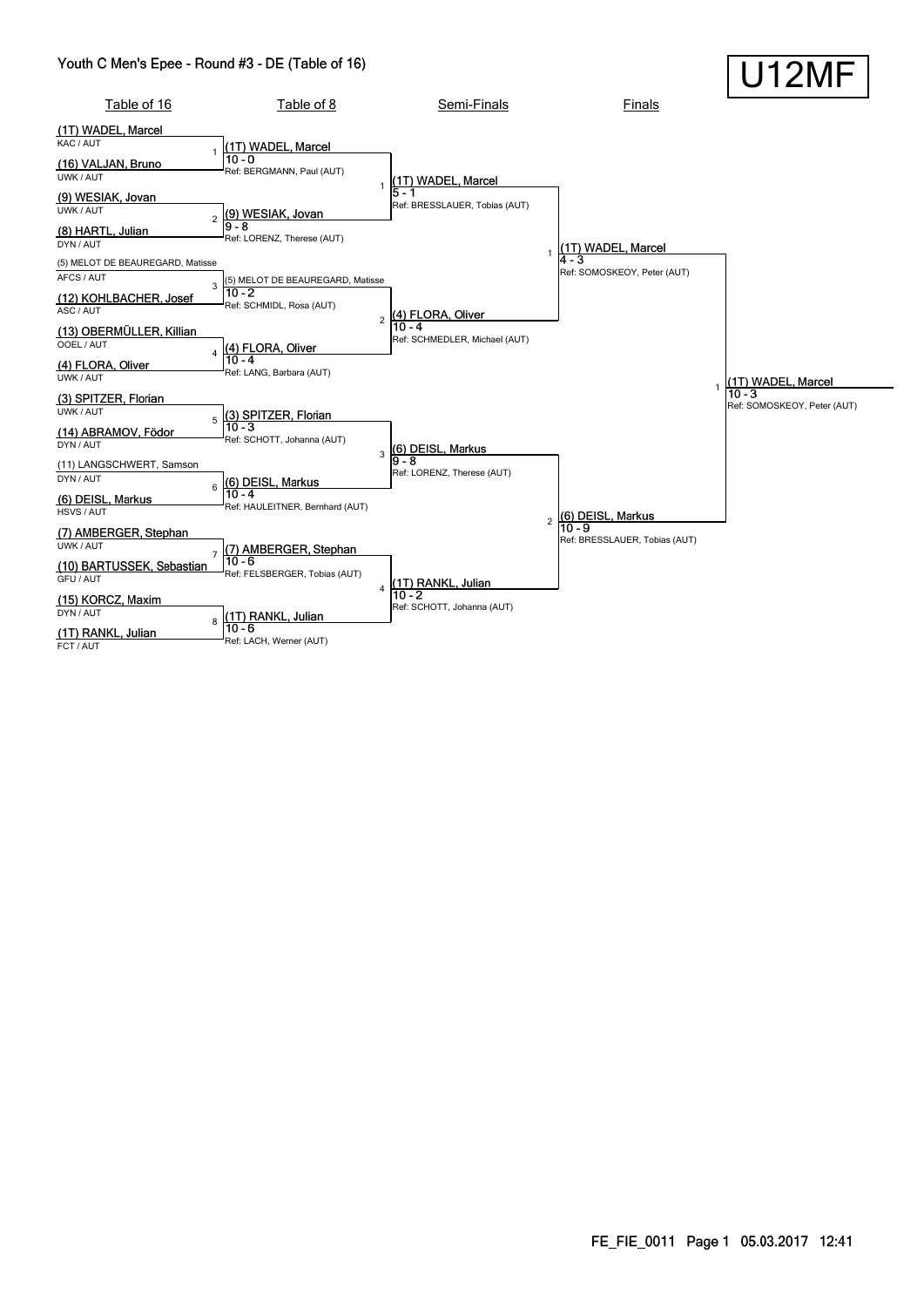

## Youth C Men's Epee

**Final Ranking** 

Tournament:<br>Date: FIE Document:





| Place | Name                         | Country    | <b>Birthdate</b> |
|-------|------------------------------|------------|------------------|
|       | <b>WADEL, Marcel</b>         | AUT        | 17.04.2005       |
| 2     | DEISL, Markus                | <b>AUT</b> | 28.12.2005       |
| 3T    | RANKL, Julian                | <b>AUT</b> | 29.04.2007       |
| 3T    | <b>FLORA. Oliver</b>         | <b>AUT</b> | 24.06.2005       |
| 5     | SPITZER, Florian             | <b>AUT</b> | 17.08.2005       |
| 6     | MELOT DE BEAUREGARD, Matisse | <b>AUT</b> | 05.07.2006       |
|       | AMBERGER, Stephan            | <b>AUT</b> | 26.12.2005       |
| 8     | WESIAK, Jovan                | <b>AUT</b> | 06.03.2006       |
| 9     | HARTL, Julian                | <b>AUT</b> | 06.08.2006       |
| 10    | <b>BARTUSSEK, Sebastian</b>  | <b>AUT</b> | 03.09.2007       |
| 11    | LANGSCHWERT, Samson          | <b>AUT</b> | 12.05.2006       |
| 12    | KOHLBACHER, Josef            | <b>AUT</b> | 14.03.2006       |
| 13    | OBERMÜLLER, Killian          | <b>AUT</b> | 01.12.2005       |
| 14    | ABRAMOV, Födor               | <b>AUT</b> | 01.04.2007       |
| 15    | KORCZ, Maxim                 | <b>AUT</b> | 21.08.2005       |
| 16    | VALJAN, Bruno                | <b>AUT</b> | 09.02.2005       |